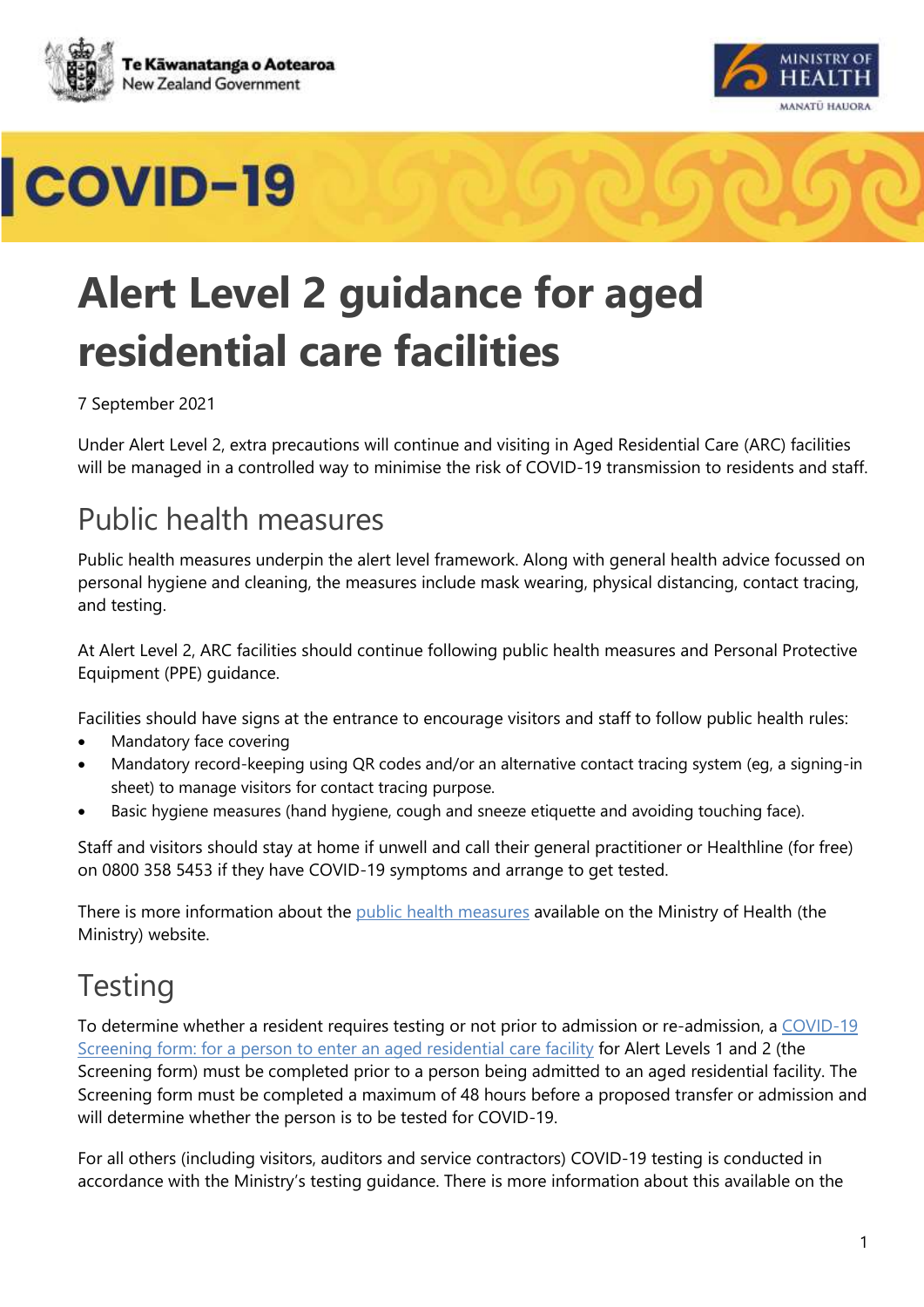Ministry website: [https://www.health.govt.nz/our-work/diseases-and-conditions/covid-19-novel](https://www.health.govt.nz/our-work/diseases-and-conditions/covid-19-novel-coronavirus/covid-19-information-health-professionals/case-definition-and-testing-guidance-covid-19)[coronavirus/covid-19-information-health-professionals/case-definition-and-testing-guidance-covid-19](https://www.health.govt.nz/our-work/diseases-and-conditions/covid-19-novel-coronavirus/covid-19-information-health-professionals/case-definition-and-testing-guidance-covid-19)

#### PPE

Personal protective equipment should be used correctly and safely in accordance with the Ministry's guidance for health and disability care settings.

Completing a risk assessment when a person's COVID-19 status is unknown will help determine the type of PPE to use, if any. Risk assessments include checking if visitors/attendees/staff have been to a location of interest at the times listed on the Ministry's website, have cold, flu or COVID-19 symptoms, or have had contact with someone who has COVID-19.

[Locations of interest -](https://www.health.govt.nz/our-work/diseases-and-conditions/covid-19-novel-coronavirus/covid-19-health-advice-public/contact-tracing-covid-19/covid-19-contact-tracing-locations-interest?fbclid=IwAR2M7adpoH8Bj-_LapLTIFl91qhzThpBaedkd95qqAZprooknC13WUmhc2M) Ministry of Health

#### [COVID-19 symptoms -](https://www.health.govt.nz/our-work/diseases-and-conditions/covid-19-novel-coronavirus/covid-19-health-advice-public/about-covid-19#symptoms) Ministry of Health

The Ministry is continually reviewing advice and guidance on the use of PPE. Read more about the risk assessment questions, the latest advice on PPE and its use in different health care settings, and frequently asked questions about PPE and COVID-19 at [www.health.govt.nz/ppe-health.](http://www.health.govt.nz/ppe-health)

### ARC Care services/activities

Aged Residential Care facilities will operate at their full scope and follow Alert Level 2 public health measures.

Care services/activities restrictions in place at Alert Level 2:

- Admissions:
	- o The ARC COVID-19 Screening form for Alert Levels 1 and 2 must be completed a maximum of 48 hours prior to the proposed admission. [https://www.health.govt.nz/our-work/diseases-and](https://www.health.govt.nz/our-work/diseases-and-conditions/covid-19-novel-coronavirus/covid-19-resources-health-professionals/covid-19-health-sector-providers/covid-19-aged-care-providers#screening-form)[conditions/covid-19-novel-coronavirus/covid-19-resources-health-professionals/covid-19-health](https://www.health.govt.nz/our-work/diseases-and-conditions/covid-19-novel-coronavirus/covid-19-resources-health-professionals/covid-19-health-sector-providers/covid-19-aged-care-providers#screening-form)[sector-providers/covid-19-aged-care-providers#screening-form](https://www.health.govt.nz/our-work/diseases-and-conditions/covid-19-novel-coronavirus/covid-19-resources-health-professionals/covid-19-health-sector-providers/covid-19-aged-care-providers#screening-form)
	- o 7-day isolation following admission is **not mandatory, it is risk-based** and determined via the Screening form.
- Visiting:
	- o A record of all visitors into the facility should be kept
	- o Health screening and assessment of visitors will be completed before entering the facility
	- o General family visits and non-essential service visits are allowed; however, providers will take precautions and manage visiting in a controlled way to minimise the risk of COVID-19 transmission to residents and staff
	- $\circ$  Visitors must wear face coverings and follow the mandatory record keeping requirement when visiting an ARC facility
	- o Visitors must follow the Ministry's and the facility's infection prevention and control (IPC) measures, for example, hand hygiene, physical distancing and appropriate use of PPE based on risk assessment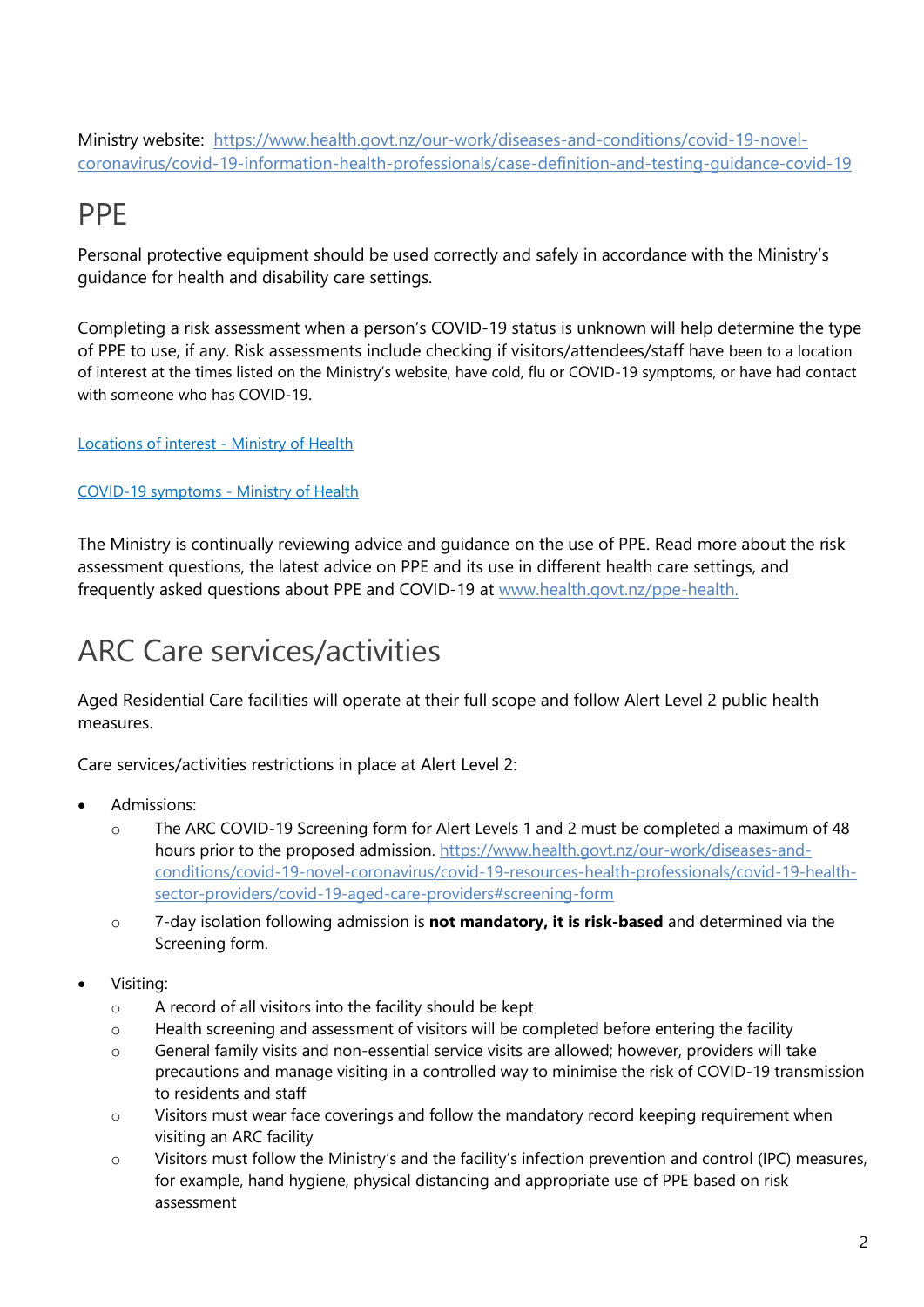- $\circ$  There may be a limit on the number of designated visitors at one time, by appointment and sign in process. Check with the provider directly prior to organising a visit
- o Lengths of visits and visiting areas will be determined at the discretion of the provider, for example consideration will include the resident's health, preference and request, and the number of appointments the facility already has
- o Visitors should stay at home if they are unwell, under investigation of COVID-19 or a contact of someone who is a probable or confirmed COVID-19 case, or have been asked to self isolate.
- Planned and urgent respite care:
	- o The Screening form must be completed to assess whether it is safe for a resident to be admitted for respite care.
- Outpatient/medical appointments:
	- o All outpatients and medical appointment services are operating
	- o Virtual consultations remain an option at Alert Level 2.
- Resident's family/other outings, day programmes, health promotion activities and other community supports:
	- o These activities may resume following public health measure
	- $\circ$  Gatherings are restricted in accordance with the government's requirement https://covid19.govt.nz/activities/events-and-entertainment/#events-and-entertainment-at-alertlevel-2
	- $\circ$  A record of where residents have been must be kept for contact tracing purposes
	- $\circ$  People shouldn't go out if they are unwell. When they are out, they should follow public health measures.
- InterNASC
	- o The Screening form must be completed to assess whether a transfer may occur.

### HealthCERT audits

HealthCERT is responsible for ensuring hospitals, rest homes, residential disability care facilities and fertility providers provide safe and reasonable levels of service for consumers, as required under the Health and Disability Services (Safety) Act 2001 (the Act). The Act is the legislation that underpins the certification of ARC services.

HealthCERT routine audits (certification audits, surveillance audits, partial provisional audits and provisional audits) will continue to be delivered under a risk-based model, to ensure all requirements under legislation for the safe provision of services are maintained during the on-going COVID-19 pandemic.

Auditors should complete health screening for COVID-19 risk assessment and conduct audits with full regard for health and safety, as well as compliance with any public health and IPC measures, to reduce the risk of transmission of COVID-19 within ARC facilities. There is no requirement for auditors to have a negative COVID-19 test result to enter a facility for audits.